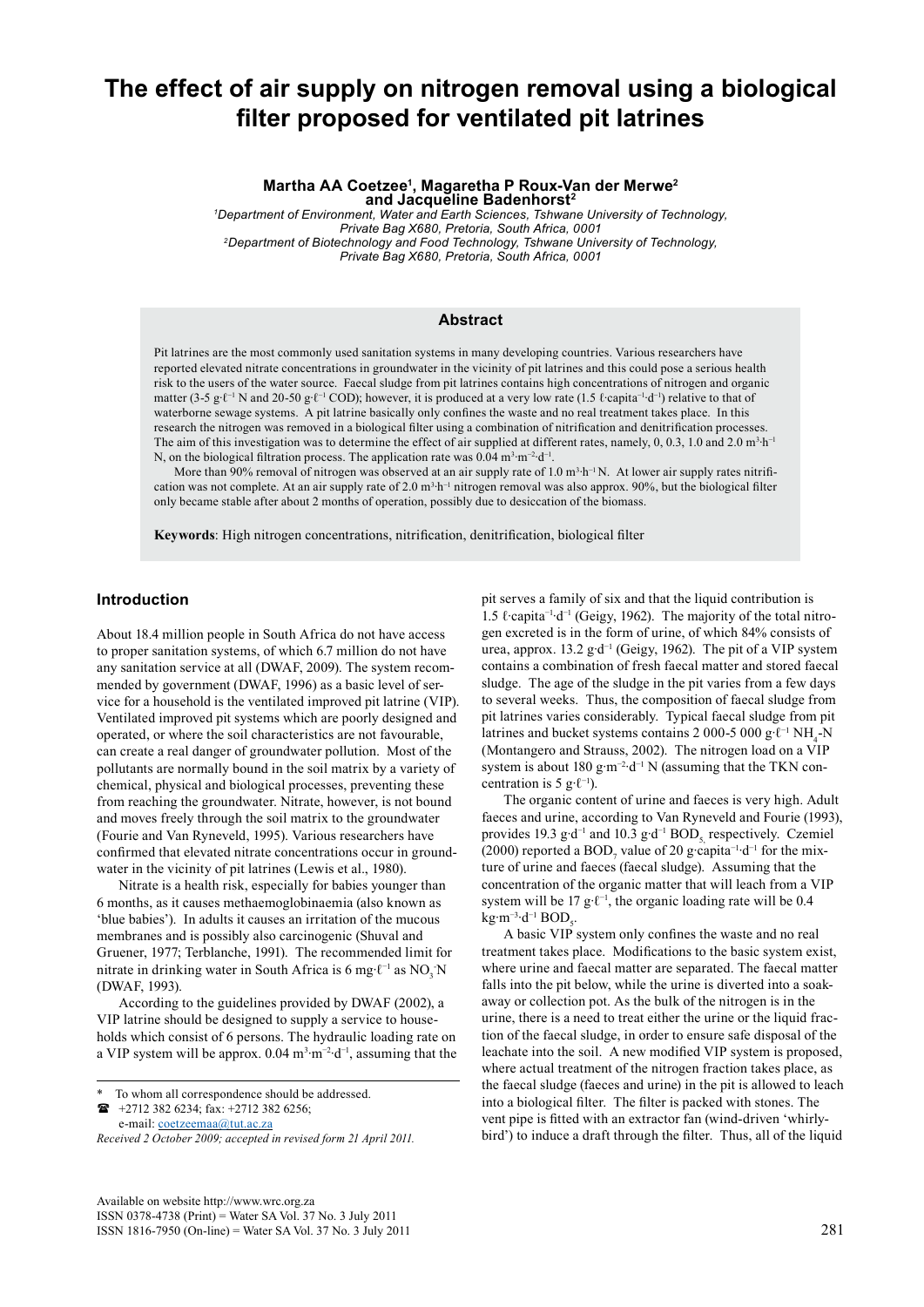

*Figure 1 A schematic layout of the proposed modified ventilated improved pit latrine*

that seeps from the top part of the pit is treated in the biological filter (Fig. 1).

Biological filters have been proven to be an effective treatment option for the treatment of domestic wastewater. Nitrification and partial denitrification is achieved with these systems. However, should this well-known technology be incorporated in a VIP system, the parameters would be drastically different from a standard low-rate biological filter used for the treatment of domestic sewage. The hydraulic loading rates of standard rate biological filters are significantly higher, i.e. 1.2-3.5 m<sup>3</sup>⋅m<sup>-2</sup>⋅d<sup>-1</sup> (Barnes et al., 1981). The TKN and COD concentrations, on the other hand, are significantly lower, i.e., approx. 60 mg⋅ $\ell^{-1}$  N and 500 mg⋅ $\ell^{-1}$  COD (Metcalf and Eddy, 2003). Complete nitrification can usually be achieved. Normally denitrification is not achieved in biological filters but under certain operating conditions it can be done (Metcalf and Eddy, 2003). The typical organic loading rate for combined carbon and nitrogen removal is 250-750 g∙m−3∙d−1 COD, and the nitrogen loading rate is 0.2-1.0 g∙m−2∙d−1 (Wates, Meiring & Barnard (Pty.) Ltd., 2002).

Nitrification is the oxidation of ammonium to nitrate by specific autotrophic bacteria (Metcalf and Eddy, 2003). Nitrifiers are obligate aerobic organisms. In biofilm processes this implies that the dissolved oxygen concentration in the bulk of the liquid should be high enough to ensure adequate diffusion into the biofilm. In the proposed modified VIP system, a draft of air will be mechanically induced by an extraction fan system (wind-driven 'whirlybird', Fig. 1). Thus, one of the critical design parameters will be to estimate the correct amount of air to be introduced for optimum oxidation of ammonium.

Nitrate removal by biological denitrification can also be achieved in a biological filter. Denitrification may start simultaneously with nitrification or after nitrification, as nitrates are the electron acceptors for denitrification (Iwai and Kitao, 1994). By contrast to nitrification, denitrification is an anaerobic process. As the biofilm becomes thicker, the inner layer becomes anaerobic and denitrification can occur (Iwai and Kitao, 1994). The rate will also be determined by the availability of carbon (Nielson et al., 1990). As nitrification normally occurs in the lower reaches of a biological filter, it is possible that the carbon will be exhausted and it is very likely that complete

*Figure 2 Schematic layout of the biological filter*

denitrification will not be feasible.

The aim of this investigation was to determine the optimum amount of air which should be supplied to the biological filter at the proposed hydraulic loading rate, and to evaluate the performance of the filter with regards to nitrogen removal.

# **Materials and methods**

#### **Biological filter set-up**

The biological filter consisted of a PVC column, 150 mm in diameter and 1 500 mm in length. The filter was packed with stones, 10-20 mm in diameter. The synthetic waste medium was fed intermittently to the biological filter by means of a diaphragm dosing pump (Model: Alldos M205). The pump was controlled by an electronic timer, which switched the pump on for 30 s, every hour. The medium was distributed through micro-sprayers over the stones onto the biological filter. The average application rate was 640 mℓ∙d−1 (a loading rate of 0.04 m<sup>3</sup>·m<sup>-2</sup>·d<sup>-1</sup>) (Fig. 2).

Air was supplied by means of a compressor (Model: Fini, 100) through a network of perforated perspex pipes. The air flow through the column was monitored with a rotameter (Model: Frank 123) (Fig. 2).

## **The composition of the synthetic waste medium**

Fresh medium was prepared daily. Primary settling tank effluent from a domestic wastewater treatment plant (COD was approx. 250 mg⋅ℓ<sup>-1</sup>; TKN approx. 50 mg⋅ℓ<sup>-1</sup> N; and total P approx. 10 mg⋅ $\ell$ <sup>-1</sup>) was supplemented with urea (8.6 g⋅ $\ell$ <sup>-1</sup>) and glucose (16 g⋅ℓ<sup>-1</sup>) to give a TKN concentration of 4 000 mg⋅ℓ<sup>-1</sup> and 17 100 mg∙ℓ−1 COD. The pH was buffered to pH 7 with 1.8 g∙ℓ−1 potassium dihydrogen phosphate, and 2.8 g∙ℓ−1 disodium hydrogen phosphate. The phosphate salts were also used to ensure sufficient phosphorus to sustain unrestricted microbial growth in the biological filter.

## **Operational conditions in the biological filter**

The biological filter was operated at an air supply rate of 1.0 m<sup>3</sup>⋅h<sup>-1</sup> N for nearly 6 months. Thereafter, the air supply was stopped and the reactor was operated at zero air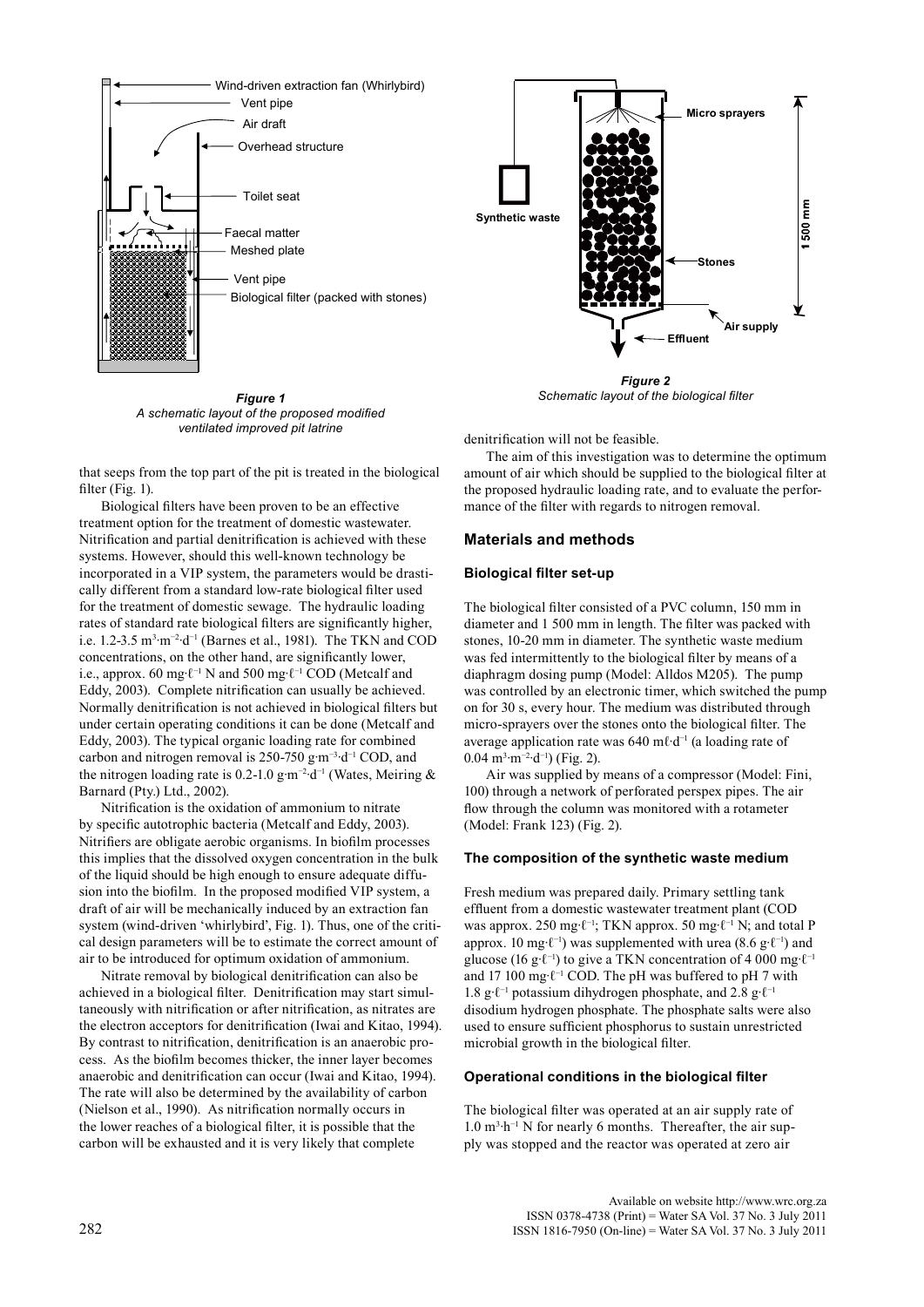supply until steady-state conditions were obtained (approx. 2 months). The air supply was then raised to  $0.3 \text{ m}^3 \cdot \text{h}^{-1}$  N and again operated until steady-state conditions were obtained (approx. 2 months). After that time period, the air supply was increased to  $2.0 \text{ m}^3 \cdot \text{h}^{-1}$  N and was operated for another 3-month period until steady-state conditions were obtained. The time periods for the trials at 1.0 and 2.0  $m<sup>3</sup>·h<sup>-1</sup> N$  were longer than those at 0 and 0.3 m<sup>3</sup>⋅h<sup>-1</sup> N, because at 1.0 m<sup>3</sup>⋅h<sup>-1</sup> N a preliminary growth period was required to achieve steady state and at  $2.0 \text{ m}^3 \cdot h^{-1}$  N major instability was experienced during the first 2 months of operation. When any operational parameters were changed the reactors were operated (under the new set of parameters) until steady-state conditions were obtained. Steady-state conditions were based on stable performance of the biological filter with regards to ammonium, nitrite and nitrate concentrations (3 to 4 weeks of comparable results) in the effluent.

# **Monitoring of the effluent composition**

The pH (Orion Model 410A) of the effluent from the biological filter, as well as the volume throughput, were determined daily in all of the trials. It was anticipated that the increased aeration rate (at 1 and 2  $m<sup>3</sup>·h<sup>-1</sup> N$ ) would lead to evaporation and consequent concentration of the effluent, and therefore the conductivities of the effluent from these trials were also determined daily, using a Hach Sension 6 meter. The effluents from the different trials were also analysed at least once a week for COD, TKN, nitrate, nitrite and ammonium, according to *Standard Methods* (APHA*,* 1995).

# **High concentrations of nitrate and nitrite**

Higher concentrations of nitrate and nitrite were determined with an ion chromatograph (76I Compact IC from Metrohm). A Metrosep A Supp 3 column (6.1005.320) was used. The sample loop was 20 μℓ and the flow rate through the column was 1.0 mℓ·min<sup>-1</sup> with a mixture of 1.7 mM NaHCO<sub>3</sub> and 1.8 mM  $\text{Na}_2\text{CO}_3$  as eluents (APHA, 1995).

# **Low concentrations of nitrate and nitrite**

Lower concentrations of nitrate and nitrite were determined with colorimetric methods. The salycilate method was used for nitrate analyses (Miller and Wideman, 1955). An aliquot of the sample, treated with sodium salicylate, was evaporated on top of a water bath. The dried sample was re-suspended with concentrated sulphuric acid and diluted with distilled water before a 50% sodium hydroxide solution was added for colour development. Thereafter the sample was transferred, quantitatively, to a volumetric flash and the absorbance was read at a wavelength of 410 nm on a spectrophotometer (Hach model: DR2000). The concentration was determined with the aid of a calibration curve. The nitrite concentration was determined colourimetrically by addition of the colour developing agent, which consisted of a mixture of 2.5 g∙ℓ−1 sulfanilamide, 25 mℓ∙ℓ−1 of a 85% phosphoric acid solution and 0.25 g⋅ $\ell$ <sup>-1</sup> N-(-1-naphthyl)-etylene diamine dihydrochloride, to an aliquot of the sample. The absorbance was read at a wavelength of 543 nm. The concentration was determined with the aid of a calibration curve. A DR2000 spectrophotometer (Hach Co. Loveland CO) was used.

## **The ammonium concentration**

The ammonium concentration was determined using the distillation method (APHA, 1995). An aliquot of the sample was buffered with 25 mℓ of a solution that contained 9.5 g⋅ $l^{-1}$ sodium tetraborate and 88 mℓ 0.1 N NaOH, treated with 30% NaOH to increase the pH value above 9. The sample was then distilled on a Kjeltec system 1002 distillation unit. The distillate was collected in 2% boric acid solution and titrated to end point with 0.02 N sulphuric acid.

# **TKN**

For the TKN analysis an aliquot of the sample was first digested (Buchi) with 10 mℓ concentrated sulphuric acid and a TKN tablet (Merck) (potassium sulphate and cupric sulphate) at 360 ̊C. The resultant ammonium was determined as mentioned before (APHA, 1995).

# **COD**

The COD concentration was determined according to the closed reflux, colourimetric method. An aliquot of the sample was treated with 1.5 mℓ digestion solution (which was a mixture of 10.216 g⋅ℓ<sup>-1</sup> potassium dichloromate, 167 mℓ concentrated sulphuric acid and 33.3 g∙ℓ−1 mercuric sulphate) and 3.5 mℓ concentrated sulphuric acid, and digested at 150°C for 2 h. After cooling, the absorbance of the samples was read at 600 nm using a spectrophotometer (Hach model: DR2000). The concentration was determined with the aid of a calibration curve (APHA, 1995). All chemicals used were of analytical grade and obtained from major retailers.

# **Data analysis**

The estimated interval of the mean (t-estimate) was calculated at 95% confidence level for the different parameters in the effluent, for the different trials, at steady-state conditions. Data Analysis Plus<sup>™</sup> 2.12, an add-in for Microsoft Excel, was used to perform the data analysis. The results are reported as  $x \pm 1.96 \frac{\sigma}{\sqrt{n}}$  (where *x* is the estimated mean, *σ* is the standard deviation and *n* the number of samples (Keller and Warrack, 2000)).

# **Results and discussion**

# **Liquid loss from the reactors at different air supply rates**

The average dosing rate of the reactor operated at  $0 \text{ m}^3 \cdot \text{h}^{-1} \text{N}$  air supply was  $678 \pm 23$  ml⋅d<sup>-1</sup> and the average effluent produced was 535 ± 36 mℓ∙d−1. That represented a 21% loss in liquid. This loss of water was probably the result of evaporation. Even with no air supplied, there was probably a natural draft of air through the filter induced by the differences in air temperatures between the air in the filter and the ambient air (Wates, Meiring & Barnard (Pty.) Ltd., 2002).

At an air supply rate of  $0.3 \text{ m}^3 \cdot \text{h}^{-1}$  N the average dose was  $661 \pm 33$  mℓ⋅d<sup>-1</sup> and effluent was produced at a rate of  $507 \pm 31$ mℓ∙d−1. The liquid loss was slightly higher, at 23%. The dosing rates at 1.0 m<sup>3</sup>⋅h<sup>-1</sup> N and 2.0 m<sup>3</sup>⋅h<sup>-1</sup> N were 632  $\pm$  19 ml⋅d<sup>-1</sup> and  $674 \pm 24$  mℓ⋅d<sup>-1</sup>, respectively. The effluents were produced at a rate of 398 ± 19 ml⋅d<sup>-1</sup> for 1.0 m<sup>3</sup>⋅h<sup>-1</sup> N and 284 ± 25 ml⋅d<sup>-1</sup> for an air supply rate of 2.0 m<sup>3</sup>⋅h<sup>-1</sup> N. This represented an average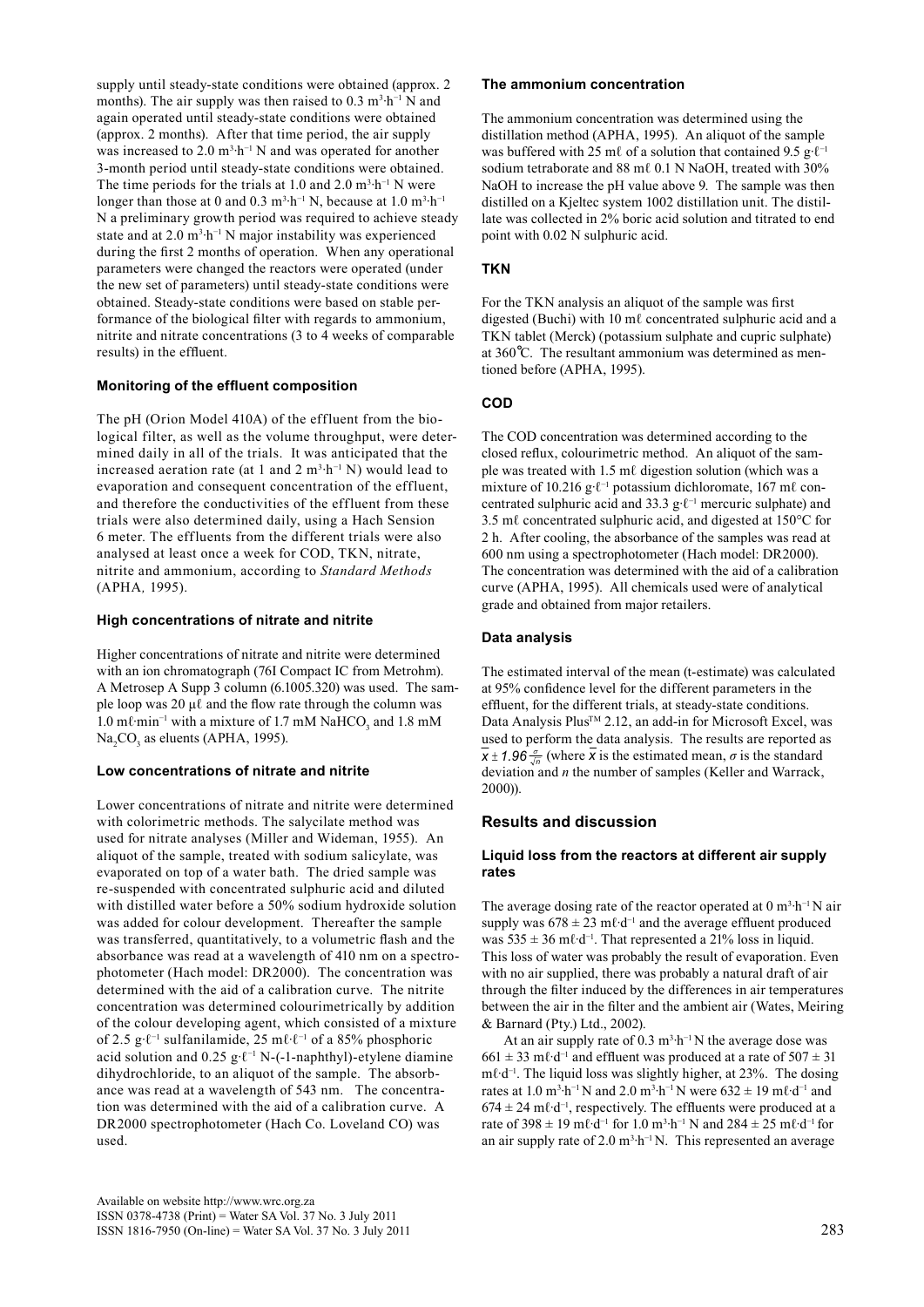| Table 1<br>pH and nitrogen species<br>(steady state concentrations for the different air supply rates) |                  |                                   |                                          |                                          |  |  |  |
|--------------------------------------------------------------------------------------------------------|------------------|-----------------------------------|------------------------------------------|------------------------------------------|--|--|--|
| Air supply<br>$m^3 \cdot h^{-1} N$                                                                     | рH               | Ammonia<br>$mq \cdot \ell^{-1} N$ | <b>Nitrite</b><br>$mg \cdot \ell^{-1} N$ | <b>Nitrate</b><br>$mg \cdot \ell^{-1} N$ |  |  |  |
| 0                                                                                                      | 7.8 ( $\pm$ 0.5) | $1\,366.0 \ (\pm 106.0)$          | 387.0 $(\pm 167.0)$                      | 672.0 ( $\pm$ 130.0)                     |  |  |  |
| 0.3                                                                                                    | 7.6 ( $\pm$ 0.3) | 531.0 $(\pm 46.0)$                | $291.0 \ (\pm 55.0)$                     | 655 0 ( $\pm$ 119.0)                     |  |  |  |
| 1.0                                                                                                    | 7.8 $(\pm 0.1)$  | 336.0 $(\pm 65.0)$                | $13.0 \ (\pm 12.8)$                      | $12.8 \ (\pm 10.6)$                      |  |  |  |
| 2.0                                                                                                    | 7.6 $(\pm 0.1)$  | $1\,075.0 \ (\pm 179.0)$          | 4.0 ( $\pm$ 1.5)                         | 35.2 ( $\pm$ 26.8)                       |  |  |  |

liquid loss of 37% for the air supply rate of 1.0  $m^3 \cdot h^{-1} N$  and 58% for the air supply rate of 2.0 m<sup>3</sup>⋅h<sup>-1</sup> N. Although the liquid loss increased significantly at  $1.0 \text{ m}^3 \cdot \text{h}^{-1} \text{N}$ , in comparison with the reactor trials operating under lower or no air supply, this seems to have had no significant effect on the stability of the reactor. However, at an air supply of  $2 \text{ m}^3 \cdot \text{h}^{-1} \text{N}$  the liquid loss nearly doubled and this probably affected the stability of the biological filter. Compared to the performances of the other trials, it only became stable after 50 days of operation.

The conductivity of the effluent, for the reactor trials with the higher air supply rates of 1.0 and 2.0  $m^3 \cdot h^{-1}$  N, was also determined. At an air supply rate of  $1.0 \text{ m}^3 \cdot \text{h}^{-1} \text{N}$ , the conductivity varied between 6.4 and 11.5 mS⋅cm<sup>-1</sup> (average  $7.7 \pm 0.3$ ) mS⋅cm<sup>-1</sup>), and at an air supply rate of 2.0 m<sup>3</sup>⋅h<sup>-1</sup> N the range was 9.5 to 35.6 mS⋅cm<sup>-1</sup> (average  $18.1 \pm 2.2$  mS⋅cm<sup>-1</sup>). These results confirm that a significant liquid loss took place and concentrated the effluent, at an air supply rate of  $2.0 \text{ m}^3 \cdot \text{h}^{-1} \text{N}$ . The increase in conductivity was influenced by the increased concentration of the dissolved salts (ammonium and nitrate) in the effluent. The nitrate concentration was reduced considerably, from 1 085 ± 276 mg⋅ $\ell$ <sup>-1</sup> N before steady-state conditions to  $35.2 \pm 26.8$  mg⋅ $\ell^{-1}$  N at steady-state conditions, and consequently also resulted in a reduction of the conductivity (from an average of  $20.7 \pm 2.7$  mS⋅cm<sup>-1</sup> before steady-state conditions to  $12.5 \pm 1.3 \text{ mS} \cdot \text{cm}^{-1}$  after stable conditions were obtained).

## **The composition of the effluent from the reactor trials at the different air supply rates, with regards to nitrogen species**

The concentration of the various nitrogen species and pH values at the different air supply rates are presented in Table 1. Urea is enzymatically hydrolysed to form ammonium (Orhon and Artan, 1994). Thus, the TKN in the effluent will mainly be in the form of ammonium. At all 4 air-supply rates the ammonium concentration in the effluent was significantly reduced within 7 days, from approximately 4 000 mg⋅ $\ell$ <sup>-1</sup> N to 1 278 mg∙ℓ−1 N, 1 073 mg∙ℓ−1 N, 398 mg∙ℓ−1 N and 2 985 mg∙ℓ−1 N, at 0, 0.3, 1.0 and 2 m<sup>3</sup>⋅h<sup>-1</sup> N, respectively. The interesting results found at 1 m<sup>3</sup>⋅h<sup>-1</sup> N (low ammonium concentration compared to the other trials) could possibly be due to the fact that the biological filter was put into operation for the first time, using uncolonised rocks. Thus the high initial loss of nitrogen was probably due to physical processes and not accumulation by biomass, as biomass takes time to develop and nitrifying organisms are known to be slow growers (Metcalf and Eddy, 2003). The initial rapid removal of nitrogen in the newlypacked biological filter was most likely due to the adsorption of the ammonium ions onto the stones and the newly formed biomass. It is well known that ammonium  $(NH_4^+)$  adsorbs to various organic and inorganic compounds like soil particles (Lance, 1972; Nishantha Fernando et al., 2005). Wik (1999) observed ammonium adsorption and desorption in nitrifying



*Figure 3*

*The change in the composition of the liquid in the biological filter operated at 1 m3∙h−1 N, over time with regards to TKN, ammonia and pH*

trickling filters and Nielsen (1996) confirmed that ammonium also adsorbs to activated sludge flocs.

The hydrolysis of urea proceeds according to the equation below (Orhon and Artan, 1994):

$$
(NH_2)_2CO + 3H_2O \rightarrow 2NH_4^+ + CO_2 + 2OH^+
$$

The production of hydroxyl ions will increase the pH of the liquid. However, initially the pH only increased slightly (from pH 7 to pH 7.5; Fig. 3 shows the change in the composition of the liquid from the middle of the biological filter operated at 1 m<sup>3</sup>⋅h<sup>-1</sup> N), which indicates that ammonium ions were probably exchanged with hydrogen ions, which kept the pH nearly constant until the full exchange capacity of the filter was reached and the pH increased as the ammonium concentration in the liquid increased. The biological filter showed a breakthrough of ammonium and an increased pH value, after 61 days; thereafter, the ammonium concentration remained lower than 500 mg∙ℓ−1 N (Fig. 3). Similar conclusions were made by McNevin and Barford (2001) when they examined the relationship between the adsorption of ammonium and pH on peat moss and found that the pH remained constant. They postulated that ammonium ions from the feed were replaced by hydrogen ions from the peat moss.

Once a proper biomass was established ammonium was probably removed by a combination of processes, namely, volatilization, assimilation into the biomass and biological nitrification. Although volatilization of ammonia could possibly occur in the system, the contribution to the removal of ammonia was probably not significant as air stripping of ammonia only occurs at pH values above 9.5 (Metcalf and Eddy, 2003), and the pH values in all the trials varied between 7.5 and 9.0.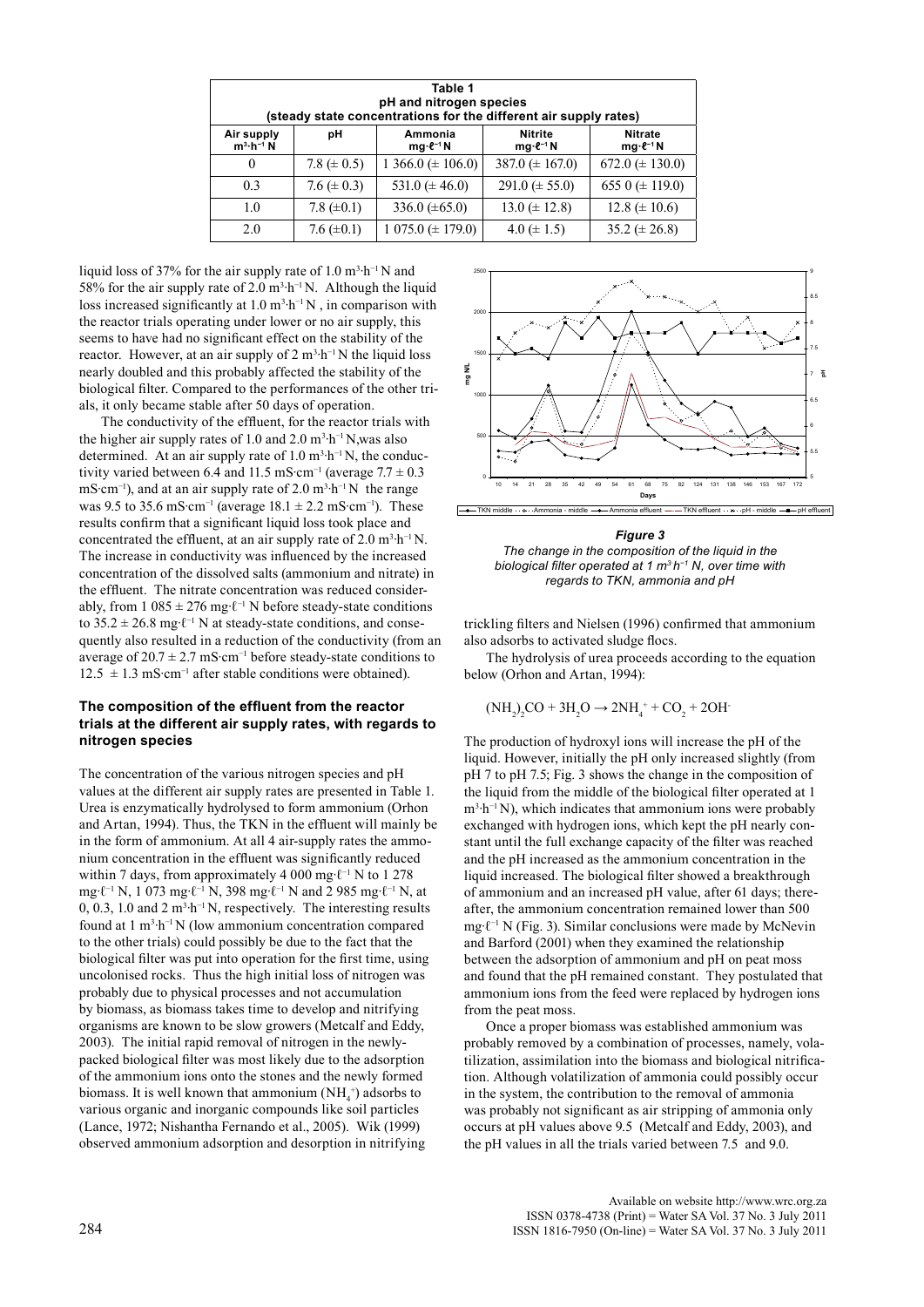Some of the ammonium was also used for the assimilation of biomass. Microorganisms require nitrogen for growth. Heterotrophic organisms which grow on domestic wastewater require carbon, nitrogen and phosphorus (expressed as  $BOD<sub>5</sub>:N:P$ ) in a ratio of 100:5:1 (Orhon and Artan, 1994). However, the biomass yield for aerobic heterotrophic growth on pure glucose (used in this study) is higher than it is for growth on domestic wastewater. The  $Y_H(e^t \cdot e)$  biomass/ $e^t \cdot e$  substrate) for domestic wastewater is 0.66 *e-* . *e* biomass/ *e-* . *e* substrate compared to the 0.79 *e-* . *e* biomass/ *e-* . *e* substrate for glucose (Orhon and Artan, 1994). The nitrogen requirements can be calculated from stoichiometric reaction equations developed by using the concept of half-reactions (Grady and Lim, 1980; Orhon and Artan, 1994). For heterotrophic, aerobic growth with glucose as carbon source and electron donor, the 3 halfreactions will be:

$$
R_{d} = \frac{1}{24} C_{6} H_{12} O_{6} + \frac{1}{4} H_{2} O \rightarrow \frac{1}{4} CO_{2} + H^{+} + e^{-}
$$
 (2)

$$
R_c = \frac{1}{20} C_s H_7 N O_2 + \frac{9}{20} H_2 O \rightarrow \frac{1}{5} CO_2 + \frac{1}{20} H CO_3^- + \frac{1}{20} N H_4^* + H^* + e^-
$$
\n(3)

$$
R_a = \frac{1}{2}H_2O \rightarrow \frac{1}{4}O_2 + H^+ + e^-
$$
 (4)

Thus, for glucose, where  $Y_{NH} = 0.79 e$ . *e* biomass/ *e*. *e* substrate, the overall stoichiometric reaction equation for bacterial growth is:

$$
R_0 = R_d - 0.79R_c - 0.21R_a
$$
 (5)

where:

 $R_0$  = The overall stoichiometric reaction

 $R_d$  = Reaction for electron donor

 $R_c$  = Reaction for bacterial cell synthesis

 $R<sub>a</sub>$  = Reaction for electron acceptor

By applying Eq. (4) the amount of ammonium required per *e*. *e* substrate (expressed as N) can be calculated as follows:

$$
0.79 \times \frac{1}{20} \times 14 = 0.553 \text{ g N} \tag{6}
$$

As 1 *e*. *e* substrate is equivalent to 8 g COD (Orhon and Artan, 1994)

$$
\frac{COD}{N} = \frac{8 \text{ g } COD}{0.553 \text{ g N}} = 14.47
$$
 (7)

The synthetic feed-water contained 16 g⋅ $\ell^{-1}$  glucose (a theoretical COD value of 17.1 g⋅ $\ell^{-1}$ ), which was used to determine the mass of the COD load on the system. The total COD concentration in the effluent was determined and not residual glucose. It is known that the total COD in the effluent from the biological filter will contain sloughed biomass, residual glucose

and microbial waste products (Metcalf and Eddy, 2003). The COD left in the effluent would therefore not solely be glucose. However, should it be assumed that glucose comprised 100% of the total COD in the effluent, the amount of nitrogen that would be assimilated by biomass could be calculated. From the effluent COD concentrations, the mass of COD removed was determined (Table 2) and the amount of nitrogen that would be required for biomass production was calculated based on the  $\text{COD/N}$  ratio obtained above  $(\text{COD/N} = 14.47)$ . It is evident that at least 27% of the applied nitrogen was used for growth by the bacteria. This percentage is probably higher as glucose is not the only contributor to the effluent COD.

Nitrification occurred in the biological filters at all the air supply rates. The low hydraulic loading rate and the intermittent dosing rate possibly left enough void space to provide oxygen for nitrification even where no air was supplied. However, the nitrification was limited and incomplete, as can be seen in the high nitrite concentrations in the trial where no air was supplied (387 ± 167 mg⋅ $\ell$ <sup>-1</sup> N) compared to the higher air supply rates in the other trials (at  $1 \text{ m}^3 \cdot \text{h}^{-1}$  N the nitrite concentration was  $13.0 \pm 12.8$  mg⋅ $\ell$ <sup>-1</sup> N and at 2 m<sup>3</sup>⋅h<sup>-1</sup> N the nitrite was  $4.0 \pm 1.5$  mg⋅ $\ell$ <sup>-1</sup> N). With no air supplied, the ammonium was 1 366  $\pm$  106 mg⋅ $\ell$ <sup>-1</sup> N (Table 1) and when the air supply rate was increased to  $0.3 \text{ m}^3 \cdot \text{h}^{-1} \text{N}$  more ammonium was oxidised as the ammonium concentration was decreased to  $531 \pm 46$ mg∙ℓ−1 N. The lowest ammonium concentration was obtained at an air supply rate of 1.0 m<sup>3</sup>·h<sup>-1</sup> N, i.e.  $336 \pm 65$  mg⋅l<sup>-1</sup> N. At an air supply rate of  $2 \text{ m}^3 \cdot \text{h}^{-1}$  N it seems as if little oxidation of ammonium took place (1 075 ± 179 mg⋅ $\ell$ <sup>-1</sup> N). However, it has been shown that twice as much liquid loss occurred during this trial compared to the others. Therefore, should this be brought into consideration, the ammonium concentration was comparable to that of the reactor trial at 0.3 m<sup>3</sup>⋅h<sup>-1</sup> N (531  $\pm$  46 mg⋅l<sup>-1</sup> N). These results were confirmed when the mass loads were calculated to compare the results (Fig. 4).

Because of the liquid loss and the resulting concentrating effect on the various nitrogen species in the different effluents, the mass loads (mg∙d−1) were calculated to compare the results at the different air supply rates. At zero air supply the average ammonium load in the effluent was  $758 \pm 92$  mg⋅d<sup>-1</sup>, which decreased significantly when the air supply was raised to 0.3 m<sup>3</sup>⋅h<sup>-1</sup> N, i.e. 282 ± 36 mg⋅d<sup>-1</sup> N. For 1.0 m<sup>3</sup>⋅h<sup>-1</sup> N, ammonium load was  $120 \pm 32$  mg⋅d<sup>-1</sup> N, and at 2.0 m<sup>3</sup>⋅h<sup>-1</sup> N the ammonium load was  $240 \pm 45$  mg⋅d<sup>-1</sup> (Fig. 4). From the results in Fig. 4, it is evident that even if a natural draft exists in the reactor with no air supplied, this was not sufficient for satisfactory nitrification to occur. The trial at an air supply rate of 1 mg∙d−1 N gave the best performance overall and was more stable, although complete oxidation of ammonium was also not obtained. The trial supplied with  $2.0 \text{ m}^3 \cdot \text{h}^{-1}$  N was initially very unstable (probably due to the concentration effect of the high air draft through the biological filter and desiccation of the biomass), but after 68 days of operation it became stable and produced

| Table 2<br>Mass COD loads (mg·d-1) and the mass of nitrogen (mg·d <sup>-1</sup> )<br>required to assimilate new biomass at the different air supply rates |                       |                       |                       |                      |  |  |  |
|-----------------------------------------------------------------------------------------------------------------------------------------------------------|-----------------------|-----------------------|-----------------------|----------------------|--|--|--|
| Air supply rates $(m^3 \cdot h^{-1} N)$                                                                                                                   | 0.0                   | 0.3                   | 1.0                   | 2.0                  |  |  |  |
| Feed COD load (mg·d <sup>-1</sup> )                                                                                                                       | $11\,732.5 \pm 739.0$ | $11\,345.6 \pm 812.9$ | $10\,236.7 \pm 500.8$ | 11 $141.3 \pm 564.2$ |  |  |  |
| COD load in effluent (mg·d <sup>-1</sup> )                                                                                                                | $827.3 \pm 113.4$     | $918.8 \pm 216.3$     | $1.070.2 \pm 295.5$   | $1\,001.7 \pm 240.3$ |  |  |  |
| COD removed $(mg \cdot d^{-1})$                                                                                                                           | $10\,905.2 \pm 782.5$ | $10426.8 \pm 729.6$   | 9 $166.5 \pm 609.2$   | $10139.6 \pm 569.2$  |  |  |  |
| N required (mg·d <sup>-1</sup> )                                                                                                                          | $753.6 \pm 54.1$      | $720.6 \pm 50.4$      | $633.5 \pm 42.1$      | $700.7 \pm 39.3$     |  |  |  |
| $\frac{1}{6}$ of total N in the feed                                                                                                                      | $27.4 \pm 0.4$        | $27.2 \pm 0.5$        | $26.4 \pm 0.9$        | $26.7 \pm 1.4$       |  |  |  |

Available on website http://www.wrc.org.za ISSN 0378-4738 (Print) = Water SA Vol. 37 No. 3 July 2011 ISSN 1816-7950 (On-line) = Water SA Vol. 37 No. 3 July 2011 285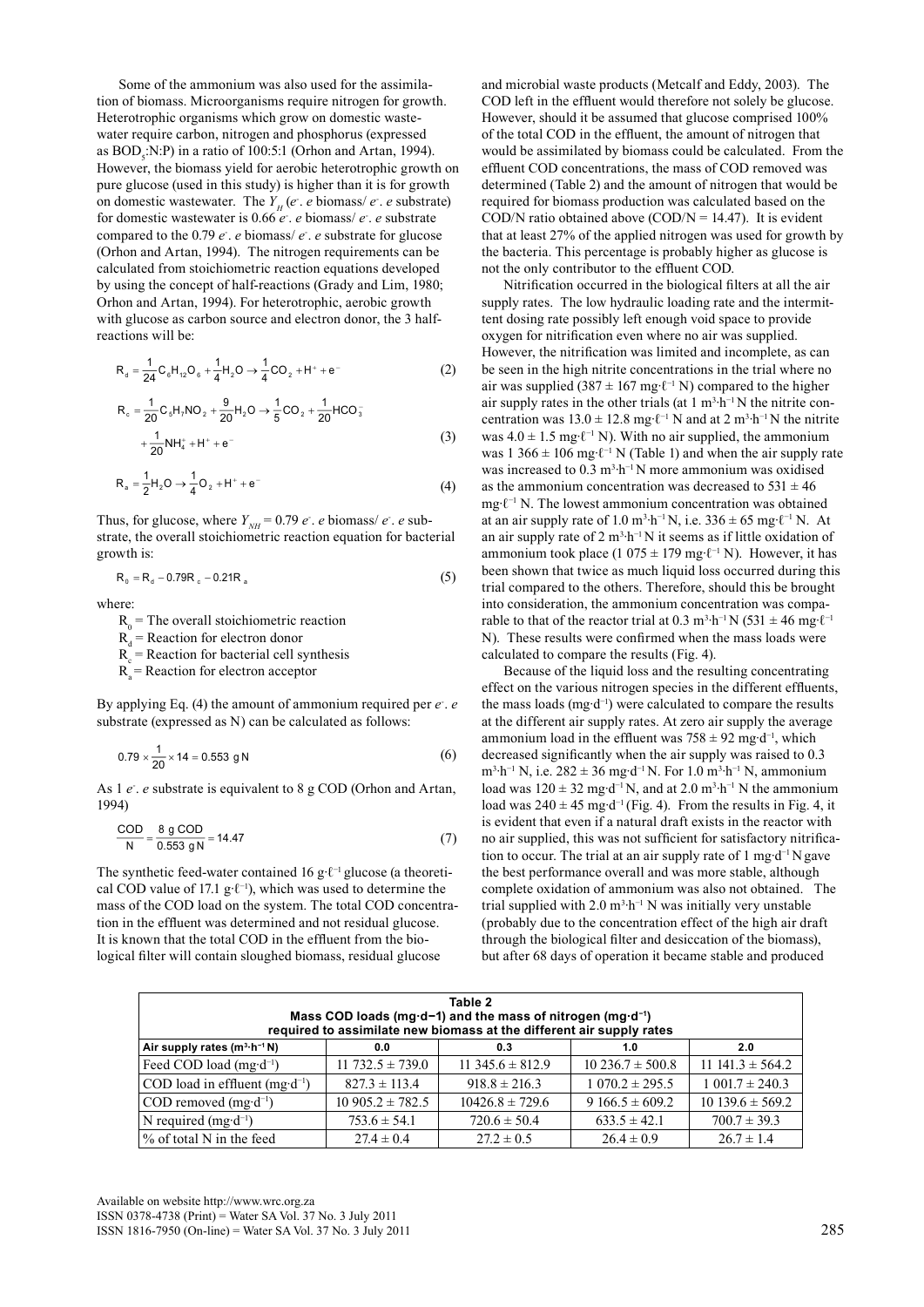

*Comparison of the ammonia loads (mg∙d−1) in the effluent from the biological filter at different air supply rates*



*Figure 5 Comparison of the nitrite loads (mg∙d−1) in the effluent from the biological filter operated at different air supply rates*

similar results to when the biological filter was operated at 1.0 m3 ∙h−1 N air supply, i.e. 240 ±45 mg∙d−1 N.

However, the nitrification (oxidation of nitrite to nitrate) was incomplete at the lower rates of air supply. The nitrite load was 218 ± 104 mg∙d−1 N at zero air supplied, at steady state, while the nitrite load at 0.3 m<sup>3</sup>⋅h<sup>-1</sup> N was 149  $\pm$  30 mg⋅d<sup>-1</sup> at steady state. At the higher air supply rates, the nitrite loads were much lower, i.e.,  $4.2 \pm 4.0$  mg⋅d<sup>-1</sup> and  $8.8 \pm 7.2$  mg⋅d<sup>-1</sup> at 1.0 m<sup>3</sup>⋅h<sup>-1</sup> N and 2.0 m<sup>3</sup>⋅h<sup>-1</sup> N, respectively (Fig. 5).

These results are in accordance with that found by Turk and Mavinic (1989) and Balmelte et al. (1992). They found nitrite built-up at low dissolved oxygen concentrations in various processes. More recently, Bernet et al. (2001) achieved nitrite accumulation in a completely stirred biofilm reactor when the dissolved oxygen concentration was less than 0.5 mg⋅ $\ell$ <sup>-1</sup>. Pollice et al. (2002) operated laboratory-scale reactors under continuous and intermittent aeration conditions and build-up of nitrite was also found. Thus, these results indicate that the oxygen was probably limited at the lower air supply rates (0 and 0.3 m<sup>3</sup>⋅h<sup>-1</sup> N). As more oxygen was available at the

higher supply rates (1 and 2 m<sup>3</sup>·h<sup>-1</sup> N), the nitrification process was more complete.

The nitrate load in the effluent at zero air supply was  $371 \pm 73$ mg∙d−1 Nand at 0.3 m3 ∙h−1 N the load was of the same order, approx. 347  $± 64$  mg⋅d<sup>-1</sup> (Fig. 6). Because more ammonium nitrified, more nitrogen was also removed at  $0.3 \text{ m}^3 \cdot \text{h}^{-1} \text{ N}$ . The percentage nitrogen lost at 0.3 m<sup>3</sup>⋅h<sup>-1</sup> N was 71  $\pm$  3%, compared to the 51  $\pm$  4% at zero air supply (Fig. 7). At an air supply rate of 1.0  $m^3 \cdot h^{-1}$  N, the nitrate load was 4.3 ± 3.3 mg∙d−1and at an air supply rate of 2.0 m3 ∙h−1 N the nitrate load was  $0.8 \pm 0.3$  mg⋅d<sup>-1</sup> (Fig. 6). The average percentage nitrogen loss at 1.0  $m^3 \cdot h^{-1}$  N and 2.0  $m^3 \cdot h^{-1}$  N was 94.5  $\pm$ 1.4% and  $90.3 \pm 2.1$ %, respectively (Fig. 7).

An unexpected observation was the high denitrification rates at the higher air supply rates. It is evident from the literature (Ekama et al., 1984) that the presence of dissolved oxygen is one of the limiting factors influencing denitrification. However, denitrification can take place in a biological filter even if there is high dissolved oxygen present in the bulk of the liquid, as long as the biofilm is thicker than 200 µm, as oxygen can only penetrate the upper 100-200 µm of a biofilm (Biesterfield et al., 2003).

Usually the availability of biodegradable COD in the lower parts of a biological filter is limited. The rate of denitrification in a biofilm process is influenced by the rate of movement of nutrients in and out of the biofilms (Grady and Lim,

1980). COD: $N > 4.5$  mg COD:mg NO<sub>3</sub>-N is required to obtain more than 90% removal of nitrogen (Grady and Lim, 1980). Orhon and Artan (1994) showed that a COD: $NO<sub>3</sub>$  ratio of 4.8 is required for denitrification in an anoxic, activated sludge reactor. The COD: $NO<sub>3</sub>$  ratio in this investigation was 4.3, which was slightly lower than this.

The lack of denitrification in the trials operated at the low air supply levels was probably due to insufficient biomass in the lower reaches of the biological filters to sustain anaerobic conditions. Because of the high organic load, and the low air supply levels, most of the COD load would be metabolized anaerobically. Under anaerobic conditions much less biomass is formed (Grady and Lim, 1980).

With this in mind the COD concentrations in the effluent of the trials operated at the various air supply rates were compared. The average COD concentrations of the trials operated at 0 and  $0.3 \text{ m}^3 \cdot \text{h}^{-1}$  N air supply rates were very similar, i.e. 1 502 ± 321 mg∙ℓ−1 COD and 1 732 ± 372 mg∙ℓ−1 COD, respectively. However, the average COD concentrations at 1.0 and 2.0 m<sup>3</sup>⋅h<sup>-1</sup> N were 2 920  $\pm$  527 and 3 588  $\pm$  891 mg⋅ $\ell$ <sup>-1</sup> COD,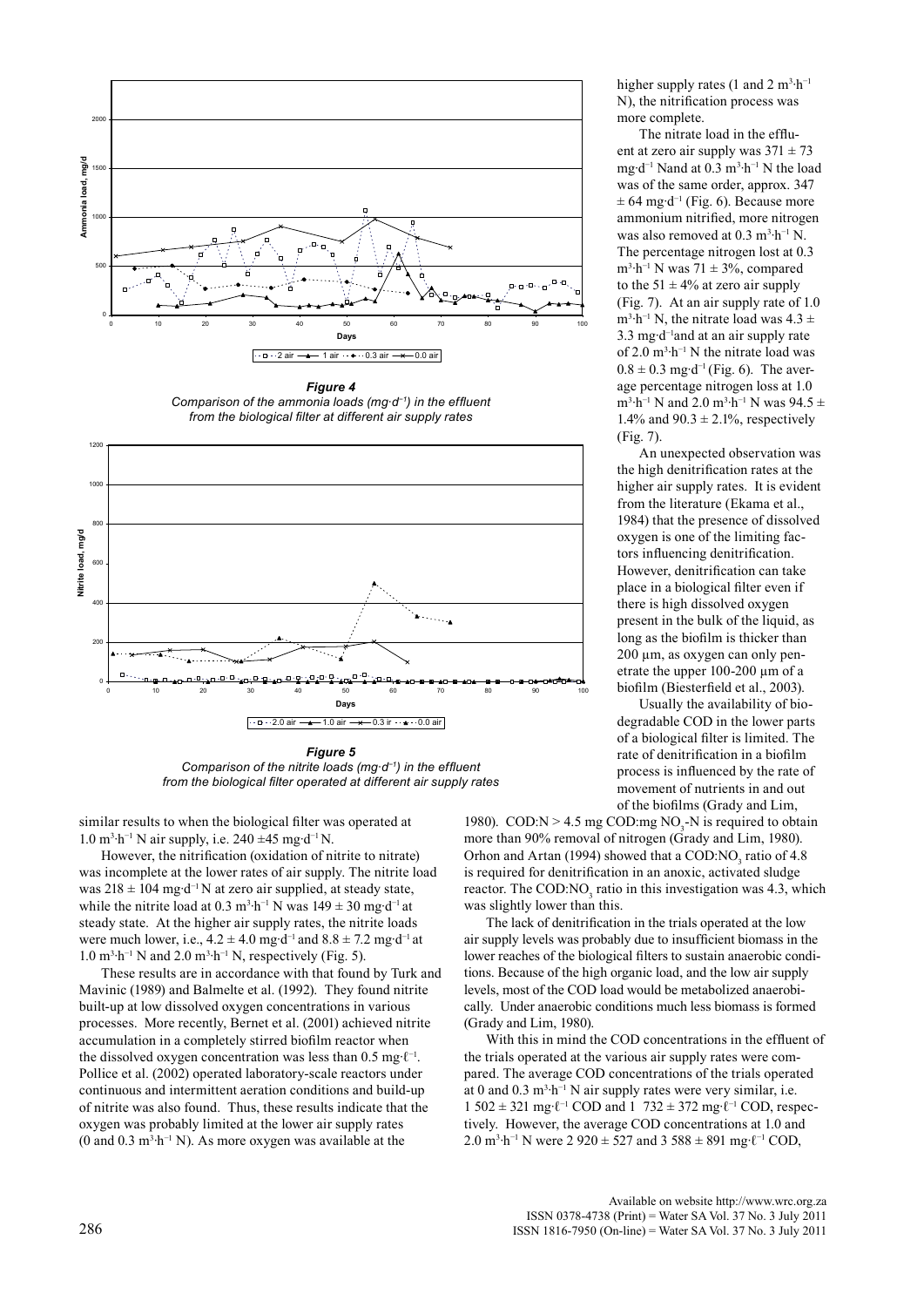respectively, about double the COD concentrations of the trials at the lower air supply rates. The higher COD concentrations in the effluent at the higher air supply rates indicate more sloughed biomass, as COD in the effluent is mainly sloughed biomass, unbiodegradable COD (which was not present in the influent as glucose was the sole carbon source) and microbial waste products (Ekama et al, 1984). These results support the assumption that the biomass was thick enough to maintain anaerobic conditions that could sustain denitrification.

# **Conclusion**

A very rapid decrease in the nitrogen concentration was observed during the initial trial operated at 1  $m<sup>3</sup> h<sup>-1</sup> N$ , possibly due to the adsorption of ammonium onto the newly formed biomass and the stones in the biological filter. As the ammonium desorbed it was removed by a combination of volatilization and nitrification processes. However, complete removal of ammonium was never observed. The lowest ammonium concentration was observed at 1 m<sup>3</sup>⋅h<sup>-1</sup> N, i.e. 336 mg⋅ $\ell$ <sup>-1</sup> N. At the lower air supply rates, nitrification was incomplete and high nitrite concentrations were observed in the effluent.

Denitrification was nearly complete at the higher air supply rates, probably due to thicker biomass with which to provide anaerobic conditions. The reactor was the most stable at the 1 m3 ∙h−1 N air supply rate and produced the best results. More than 90% removal of nitrogen was observed.

Currently there is no on-site treatment system that treats both the solid and the liquid part of sewage sludge from VIP systems. The results obtained from the biological filter proposed for use in the modified VIP system in this study show potential to reduce the nitrogen fraction of sewage sludge on-site. Even though the proposed components of the system are very basic, a complete cost analysis needs to be conducted to determine the economic feasibility of the proposed system.

## **References**

- APHA (1995) *Standard Methods for the Examination of Water and Waste Water* (19<sup>th</sup> edn.). American Public Heath Association, Washington DC.
- BALMELLE B, NGUYEN KM, CAPDEVILLE B, CORNIER JC and DEGUIN A (1992) Study of factors controlling nitrite build-up in biological processes for water nitrification. *Water Sci. Technol.* **26** (5-6) 1017-1025.
- BARNES D, BLISS PJ, GOULD BW and VALLENTINE HR (1981) *Water and Wastewater Engineering Systems*. Pitman Publishing Inc, Massachusetts.
- BENEFIELD LD, JUDKINS JF and WEAND BL (1982) *Processes Chemistry for Water and Wastewater Treatment*. Prentice-Hall, Inc., Englewood Cliffs, New Jersey.
- BERNET N, DANGCONG P, DELGENÉS J and MOLETTA R (2001) Nitrification at low oxygen concentration in biofilm reactor. *J. Environ. Engineering* **127** (3) 266-271.

Available on website http://www.wrc.org.za ISSN 0378-4738 (Print) = Water SA Vol. 37 No. 3 July 2011 ISSN 1816-7950 (On-line) = Water SA Vol. 37 No. 3 July 2011 287



*Figure 6 Comparison of the nitrate loads (mg∙d−1) in the effluent from the biological filter at different air supply rates*



*Figure 7 Comparison of the percentage total nitrogen removal at the different air supply rates*

- BIESTERFIELD S, FARMER G, FIGUEROA L, PARKER D and RUSSELL P (2003) Quantification of denitrification potential in carbonaceous trickling filters. *Water Res.* **37** (16) 4011-4017.
- CZEMIEL J (2000) Phosphorous and nitrogen in sanitary systems in Kalamr. *Urban Water* **2** 63-69.
- DWAF (Department of Water Affairs and Forestry, SOUTH AFRICA) (1993) South African Water Quality Guidelines, Vol. 1: Domestic use. Department of Water Affairs and Forestry, Pretoria.
- DWAF (Department of Water Affairs and Forestry, South Africa) (1996) *Water Supply and Sanitation Policy.*  White paper, Department of Water Affairs and Forestry, Cape Town.
- DWAF (Department of Water Affairs and Forestry, SOUTH AFRICA) (2002) Sanitation of a healthy nation: The policy on basic household sanitation made easy. Department of Water Affairs and Forestry, Pretoria, South Africa.